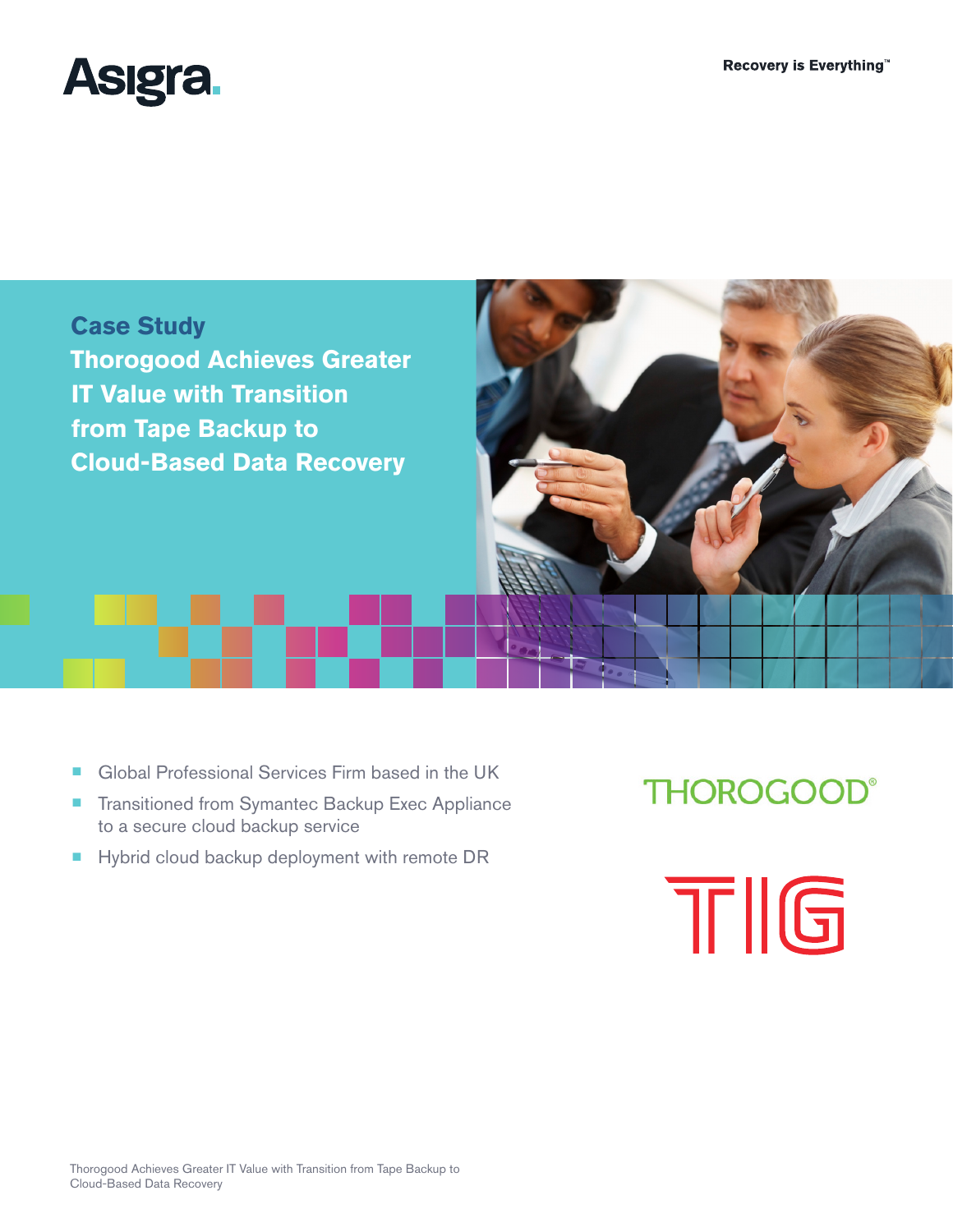

## **SUMMARY**

Business intelligence specialist and analytics consultancy Thorogood had previously relied on tape-based backup using BackupExec to protect data at its UK-based headquarters. As a large global professional services firm, Thorogood experienced an increasing number of challenges due to its manual backup and recovery architecture—particularly as the volume of data that needed to be backed up continued to expand. These issues included more complex storage requirements, excessive time needed by IT staff for manual tape management processes, and escalating costs in relation to these challenges. These reasons combined with the consultative support by TIG, UK, which provides disaster recovery and backup services powered by Asigra, precipitated Thorogood's decision to switch from tape to a cloud-based data protection platform.

# **CUSTOMER OVERVIEW**

UK-based professional services firm Thorogood is a business intelligence specialist and analytics consultancy. As a global independent management consultancy with offices in the United States, United Kingdom and India, the firm's customers are large, complex enterprises and organisations with demanding technology needs. As the organisation continued to grow globally, the amount of data in the firm's London headquarters expanded as well, and Thorogood began experiencing difficulty backing up the increasing volume of data using its tape-based backup system. As the time and expense of managing this data influx rose, it became clear that manual tape backup was becoming both inefficient and cost prohibitive. These factors led Peter Thomson, Infrastructure Manager for Thorogood, to seek a more economical and reliable backup and recovery system.

## **BUSINESS SITUATION**

Prior to 2012, tape backup via Thorogood's 4TB BackupExec appliance had been the primary data protection technology for its London headquarters. Yet as the firm grew and the volume of data that it needed to backup and protect increased, it became increasingly cumbersome to manage the manual process of the tape-based system. With plans to move offices, Thomson and his team needed to ensure all of their data was safely backed up prior to the move to

## **ENVIRONMENT**

- Large global professional services firm with headquarters based in London
- 11 TB of internal data housed on MS Exchange and virtual servers (compressed to 3.5TB of data)
- Hybrid cloud backup deployment with both high performance local recovery and remote disaster recovery capabilities

## **ASIGRA CLOUD-BASED DATA RECOVERY DELIVERS**

- Single integrated solution for all data protection needs
- High-performance data recovery compared to tape
- Policy-based protection based on the user's IT environment and recovery requirements
- **Ability to transition internal IT** resources to more strategic operations
- Data encryption that secures data in-flight and at-rest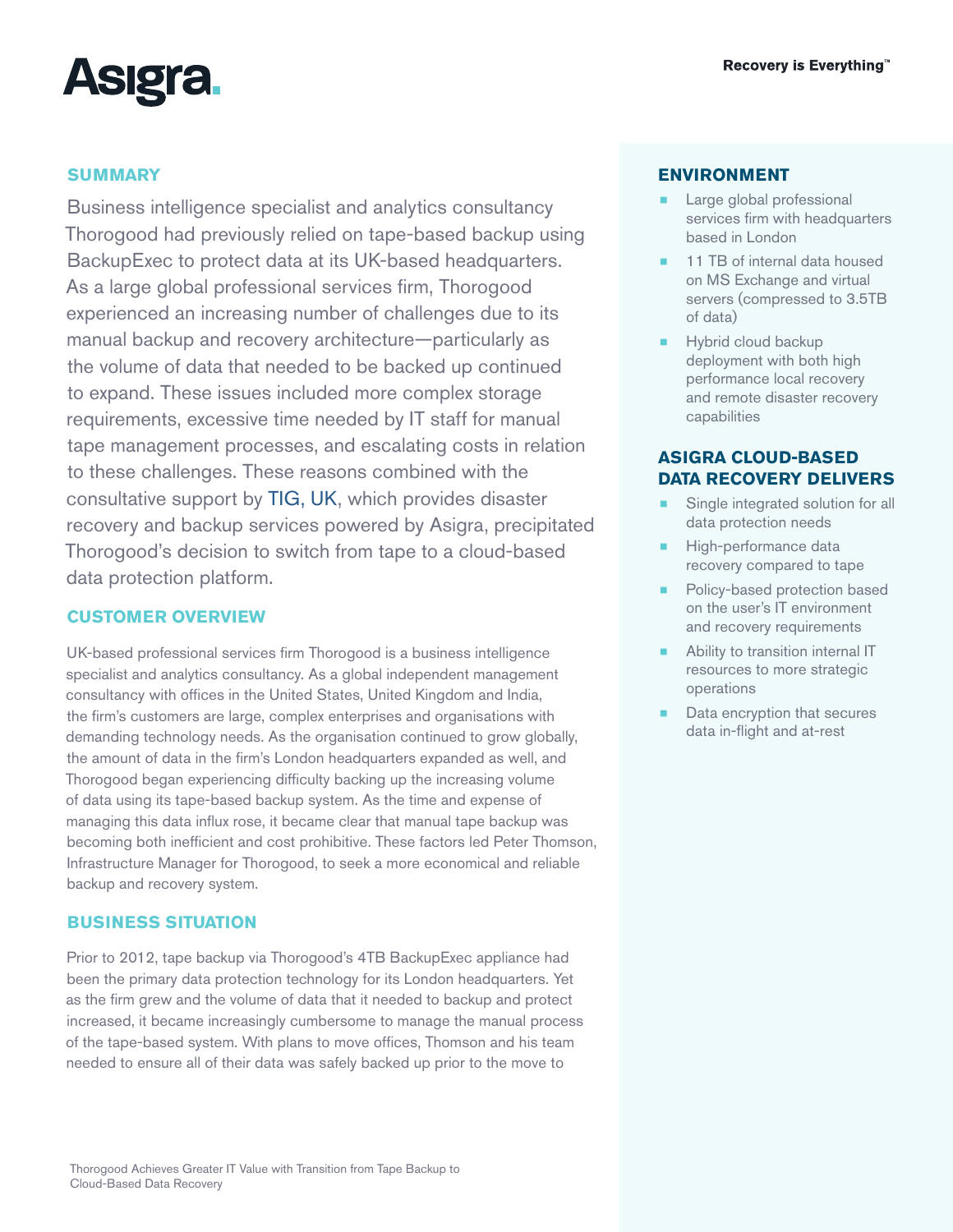

avoid the possibility of data loss. Although the firm has its own storage facility in Bangalore, communication challenges with that location necessitated finding another solution. In preparation for the move, Thorogood sought a third-party, cloud-based data recovery option—both to increase efficiencies over tape backup and to save budget by avoiding the need to purchase its own storage system.

Under Thomson's direction, the firm selected TIG, UK. TIG is an award-winning IT firm that provides Cloud Services, Managed Services and Transformational Services. By offering dramatically faster and more reliable recoveries, the new backup solution from TIG promised to free up IT time spent on manual backup while stretching budget dollars for data protection further.

From our perspective, it was a no brainer to invest in cloud backup services to solve the problems created by tape-based solutions. We liked that the TIG-Asigra solution offered instant offsite storage and created a virtual environment where we could get up and running quickly. Everyone at TIG knows what they are doing they are very knowledgeable and know the product inside and out."

> **Peter Thomson Infrastructure Manager, Thorogood**

### **SOLUTION**

In preparation for the move, TIG backed up Thorogood's 11 TB of internal data consisting of MS Exchange and virtual servers in their London office to TIG's public cloud data center. With the new solution's 4:1 compression ratio, TIG was able to dedupe and compress the 11TB down to just 3.5 TB.

TIG's cloud backup service was deployed in a hybrid configuration without agents across Thorogood's distributed enterprise. The solution is powered by Asigra software, the industry's leading agentless cloud-based data recovery software with more than one million installations worldwide.

The agentless software is built for efficient operation and easily integrates with public, private, and hybrid cloud architectures. Thorogood highlighted the following capabilities as key factors for selecting the solution:

- Simple, centralized backup that eliminates the need for multiple point solutions
- Highly scalable design that expands as the company's needs require
- High level of product support from TIG
- ¾ 4:1 ratio for data compression
- Platform independent support for IT environments with international distribution

"The Asigra solution mitigated the increasingly complex backup infrastructure that was putting pressure on Thorogood's IT operations. The change to a cloud-based data recovery solution consolidated and simplified processes through automation, returning valuable IT assets back to the company," said George Georgiou, Sales Director, TIG. "Thorogood now enjoys greater peace of mind, knowing the firm's data is secure across its sphere of operations without impacting IT operations."

> **George Georgiou Sales Director, TIG.**